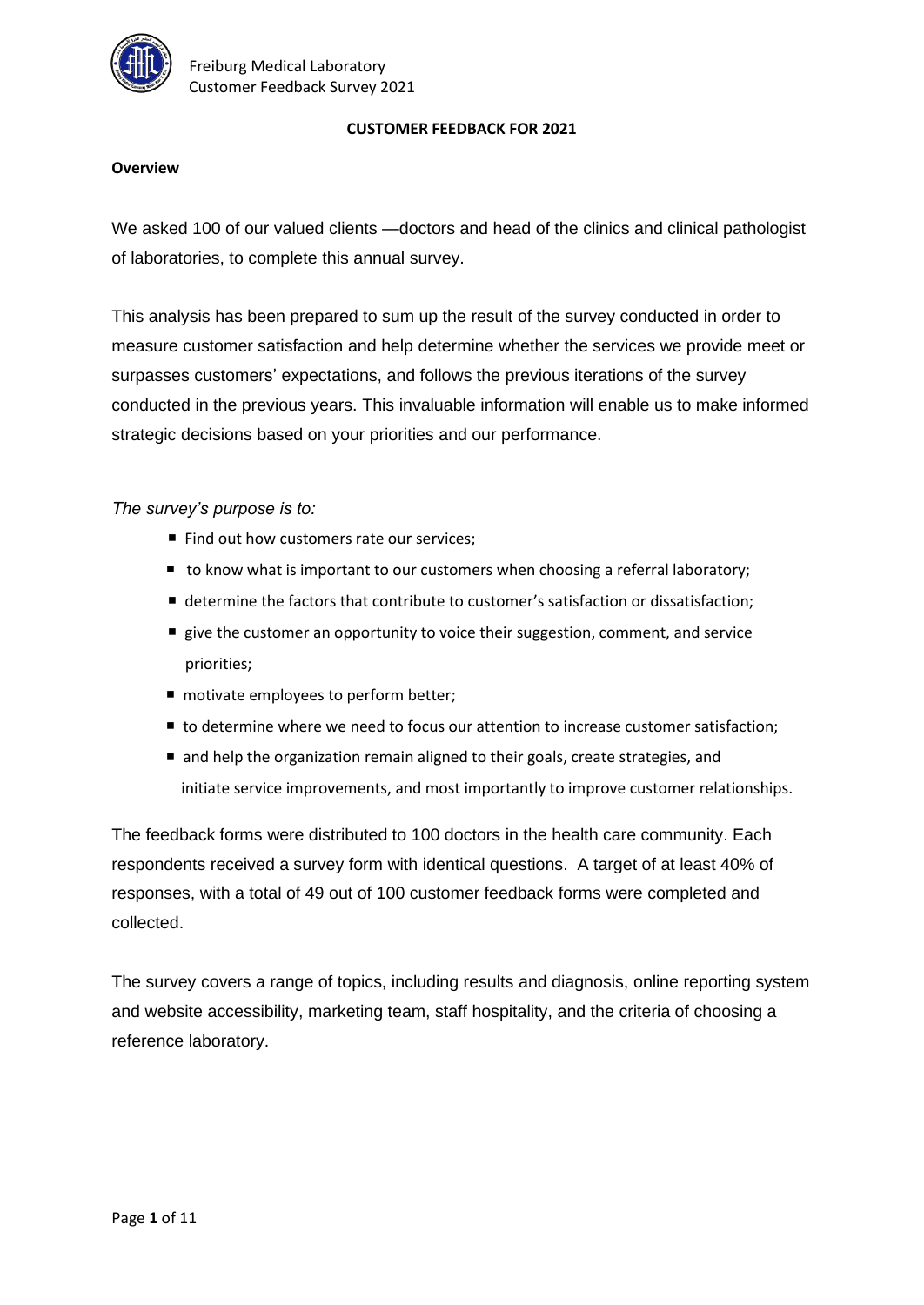

# **Table 1 – Response Rate for Report and Diagnosis (Q1)**

|                          | <b>Report and Diagnosis (Q1)</b> |                |                |                                   |  |  |
|--------------------------|----------------------------------|----------------|----------------|-----------------------------------|--|--|
| <b>Ratings</b>           | <b>TAT</b>                       | Interpretation | <b>Methods</b> | Prof. Interaction<br>(Patho/Tech) |  |  |
| Excellent '21            | 20                               | 28             | 23             | 18                                |  |  |
| <b>Excellent '20</b>     | 22                               | 30             | 30             | 25                                |  |  |
| Above Average '21        | 18                               | 16             | 22             | 18                                |  |  |
| Above Average '20        | 22                               | 20             | 19             | 23                                |  |  |
| Average '21              | 11                               | 4              | 3              | $\overline{7}$                    |  |  |
| Average '20              | 10                               | 4              | 5              | 6                                 |  |  |
| <b>Below Average '21</b> | 0                                | 0              | 0              | 0                                 |  |  |
| <b>Below Average '20</b> | 0                                | 0              | 0              | 0                                 |  |  |
| Abstain '21              | 0                                | $\mathbf{1}$   | $\mathbf{1}$   | 6                                 |  |  |
| Abstain '20              | 0                                | 0              | 0              | 0                                 |  |  |
| <b>PERCENTAGE</b>        |                                  |                |                |                                   |  |  |
| <b>Excellent '21</b>     | 40.8%                            | 57.1%          | 46.9%          | 36.7%                             |  |  |
| <b>Excellent '20</b>     | 40.7%                            | 55.6%          | 55.6%          | 46.3%                             |  |  |
| Above Average '21        | 36.7%                            | 32.7%          | 44.9%          | 36.7%                             |  |  |
| Above Average '20        | 40.7%                            | 37.0%          | 35.2%          | 42.6%                             |  |  |
| Average '21              | 22.4%                            | 8.2%           | 6.1%           | 14.3%                             |  |  |
| Average '20              | 18.5%                            | 7.4%           | 9.3%           | 11.1%                             |  |  |
| <b>Below Average '21</b> | 0.0%                             | 0.0%           | 0.0%           | 0.0%                              |  |  |
| <b>Below Average '20</b> | 0.0%                             | 0.0%           | 0.0%           | 0.0%                              |  |  |
| Abstain '21              | 0.0%                             | 2.0%           | 2.0%           | 12.2%                             |  |  |
| Abstain '20              | 0.0%                             | 0.0%           | 0.0%           | 0.0%                              |  |  |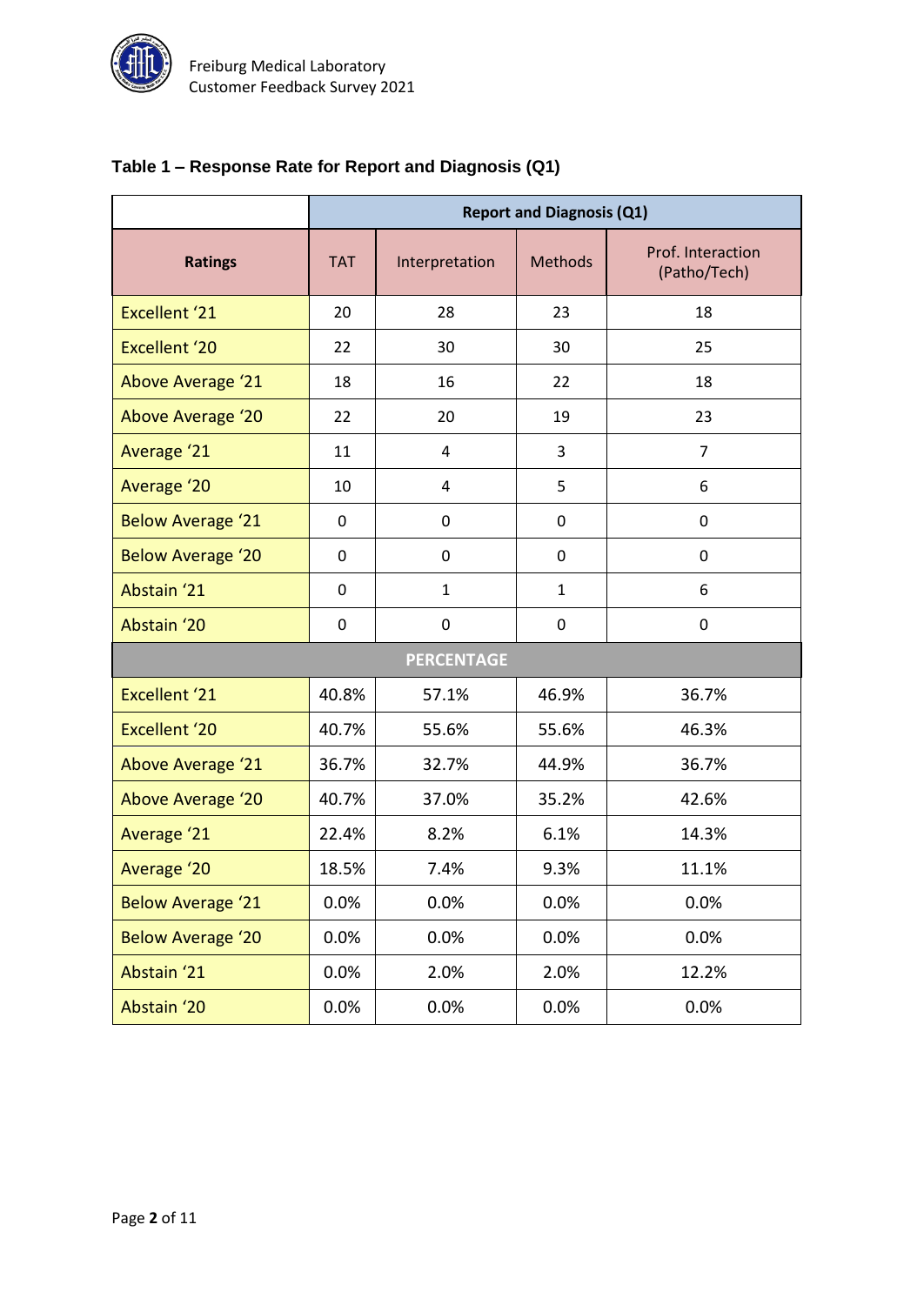



Excellent '21 Excellent '20 EAbove Average '21 EAbove Average '20 EAverage '21 EAverage '20 EBelow Average '21 EBelow Average '20 EAbstain '21 EAbstain '20



Page **3** of 11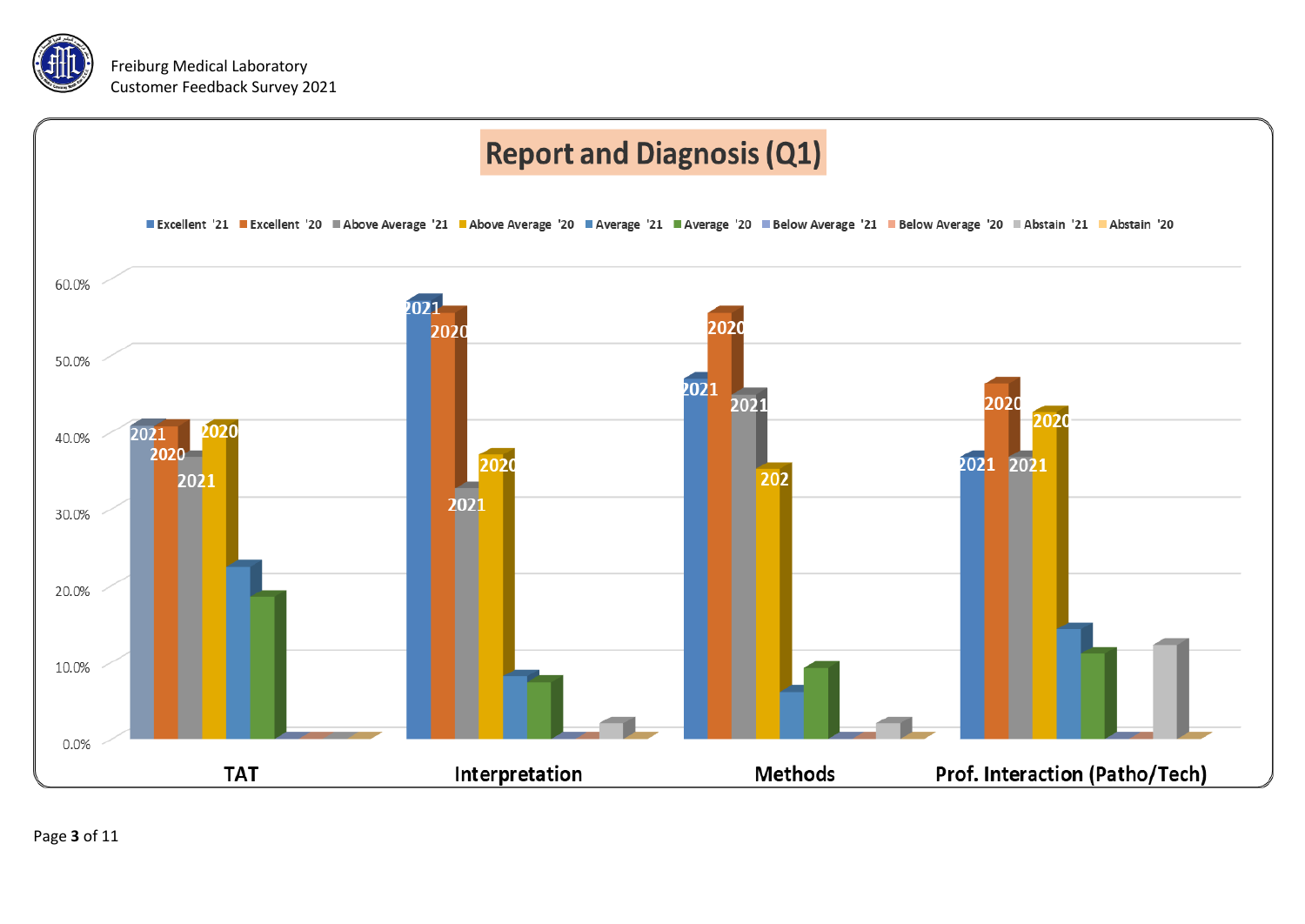

# **Table 2 – Response Rate for Marketing Team (Q2)**

|                          | Sales and Marketing Team (Q2) |                                      |                |                              |  |  |  |
|--------------------------|-------------------------------|--------------------------------------|----------------|------------------------------|--|--|--|
| <b>Ratings</b>           | Professionalism               | Frequency of<br>Follow up /<br>Visit | Information    | Promptness and<br>Resolution |  |  |  |
| <b>Excellent '21</b>     | 30                            | 22                                   | 21             | 24                           |  |  |  |
| <b>Excellent '20</b>     | 20                            | 16                                   | 21             | 20                           |  |  |  |
| <b>Above Average '21</b> | 12                            | 11                                   | 13             | 11                           |  |  |  |
| Above Average '20        | 26                            | 23                                   | 23             | 23                           |  |  |  |
| Average '21              | $\overline{2}$                | 10                                   | 7              | $\overline{7}$               |  |  |  |
| Average '20              | 6                             | 11                                   | 8              | 9                            |  |  |  |
| <b>Below Average '21</b> | 0                             | 0                                    | $\overline{2}$ | 0                            |  |  |  |
| <b>Below Average '20</b> | $\mathbf{1}$                  | 3                                    | $\mathbf{1}$   | $\mathbf{1}$                 |  |  |  |
| Abstain '21              | 5                             | 6                                    | 6              | $\overline{7}$               |  |  |  |
| Abstain '20              | $\mathbf{1}$                  | $\mathbf{1}$                         | $\mathbf{1}$   | $\mathbf{1}$                 |  |  |  |
| $\alpha$                 |                               |                                      |                |                              |  |  |  |
| <b>Excellent '21</b>     | 61%                           | 45%                                  | 43%            | 49%                          |  |  |  |
| <b>Excellent '20</b>     | 37%                           | 30%                                  | 39%            | 37%                          |  |  |  |
| <b>Above Average '21</b> | 24%                           | 22%                                  | 27%            | 22%                          |  |  |  |
| Above Average '20        | 48%                           | 43%                                  | 43%            | 43%                          |  |  |  |
| Average '21              | 4%                            | 20%                                  | 14%            | 14%                          |  |  |  |
| Average '20              | 11%                           | 20%                                  | 15%            | 17%                          |  |  |  |
| <b>Below Average '21</b> | 0%                            | 0%                                   | 4%             | 0%                           |  |  |  |
| <b>Below Average '20</b> | 2%                            | 6%                                   | 2%             | 2%                           |  |  |  |
| Abstain '21              | 10%                           | 12%                                  | 12%            | 14%                          |  |  |  |
| Abstain '20              | 2%                            | 2%                                   | 2%             | 2%                           |  |  |  |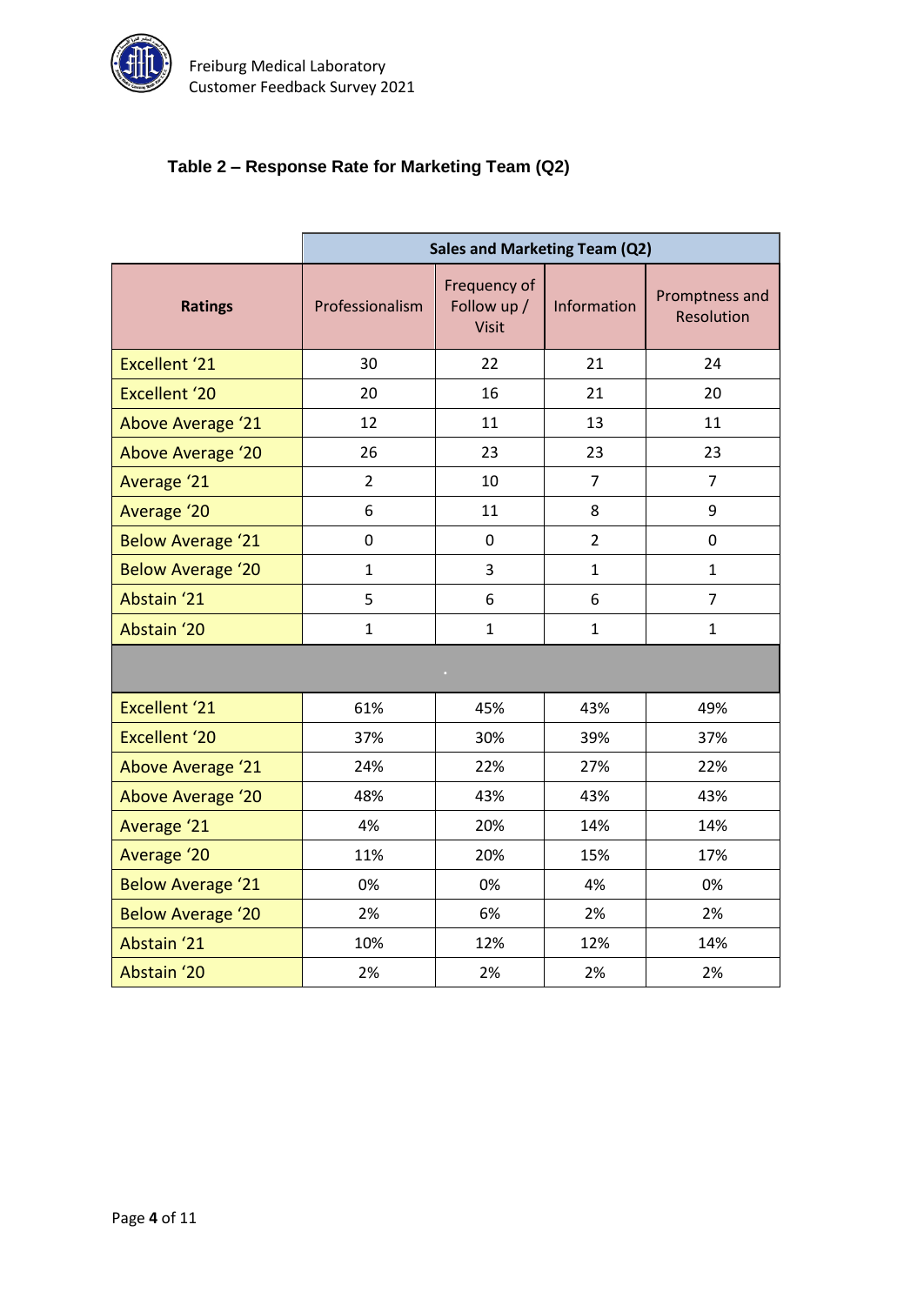



Page **5** of 11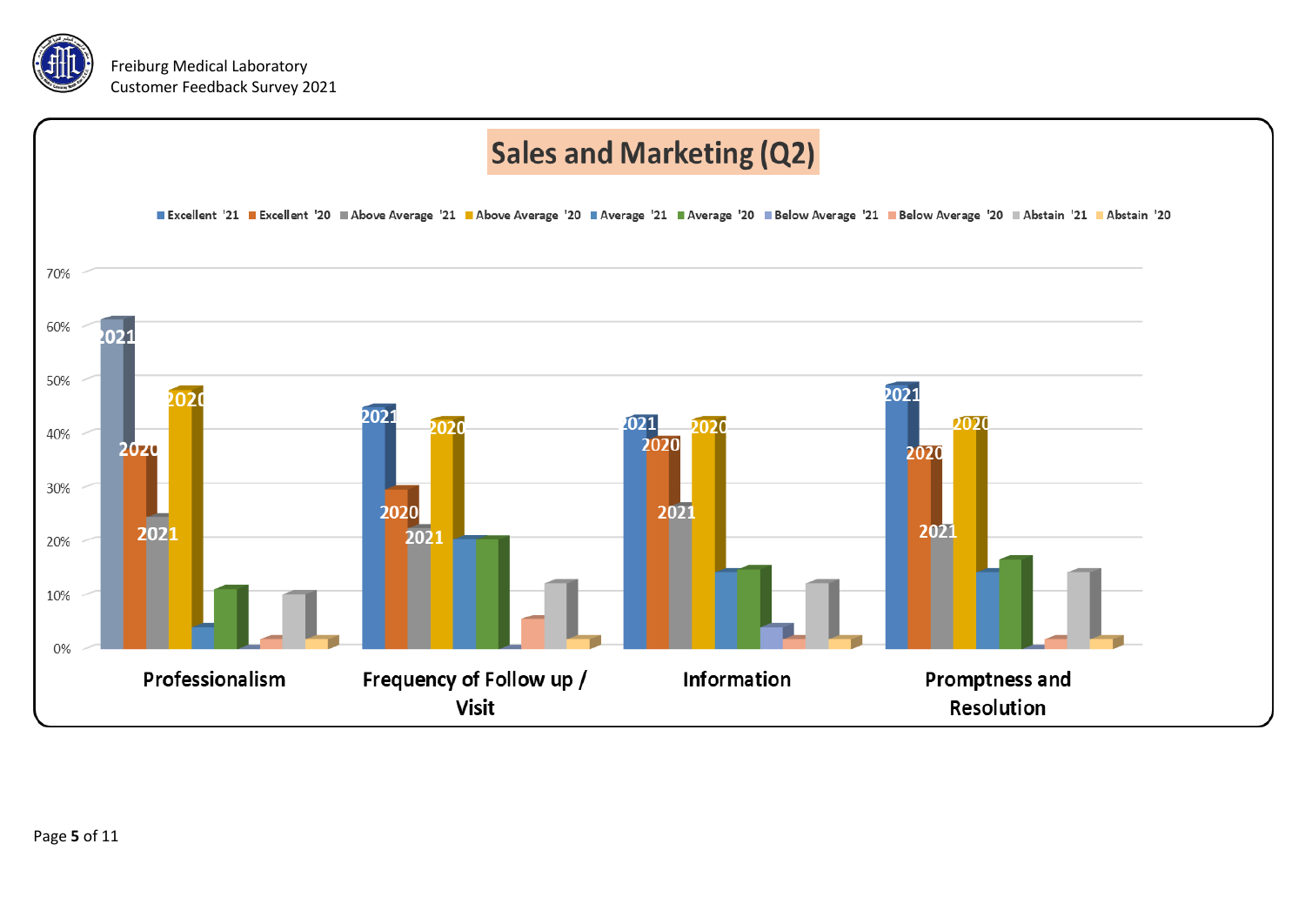

### **Table 3 – Reponse Rate for the Online Reports & Website (Q3)**

|                          | <b>Online Reports &amp; Website (Q3)</b> |                       |                            |  |  |
|--------------------------|------------------------------------------|-----------------------|----------------------------|--|--|
| <b>Ratings</b>           | <b>Ease of Access</b>                    | <b>Report Formats</b> | <b>Website Information</b> |  |  |
| <b>Excellent '21</b>     | 20                                       | 22                    | 15                         |  |  |
| <b>Excellent '20</b>     | 24                                       | 26                    | 19                         |  |  |
| Above Average '21        | 14                                       | 14                    | 15                         |  |  |
| Above Average '20        | 19                                       | 19                    | 20                         |  |  |
| Average '21              | 5                                        | 4                     | 4                          |  |  |
| Average '20              | 5                                        | 3                     | 10                         |  |  |
| <b>Below Average '21</b> | $\mathbf{1}$                             | 0                     | 0                          |  |  |
| <b>Below Average '20</b> | $\overline{2}$                           | 2                     | $\mathbf{1}$               |  |  |
| Abstain '21              | 9                                        | 9                     | 15                         |  |  |
| Abstain '20              | 4                                        | 4                     | 4                          |  |  |
| <b>PERCENTAGE</b>        |                                          |                       |                            |  |  |
| <b>Excellent '21</b>     | 41%                                      | 45%                   | 31%                        |  |  |
| <b>Excellent '20</b>     | 44%                                      | 48%                   | 35%                        |  |  |
| Above Average '21        | 29%                                      | 29%                   | 31%                        |  |  |
| Above Average '20        | 35%                                      | 35%                   | 37%                        |  |  |
| Average '21              | 10%                                      | 8%                    | 8%                         |  |  |
| Average '20              | 9%                                       | 6%                    | 19%                        |  |  |
| <b>Below Average '21</b> | 2%                                       | 0%                    | 0%                         |  |  |
| <b>Below Average '20</b> | 4%                                       | 4%                    | 2%                         |  |  |
| Abstain '21              | 18%                                      | 18%                   | 31%                        |  |  |
| Abstain '20              | 7%                                       | 7%                    | 7%                         |  |  |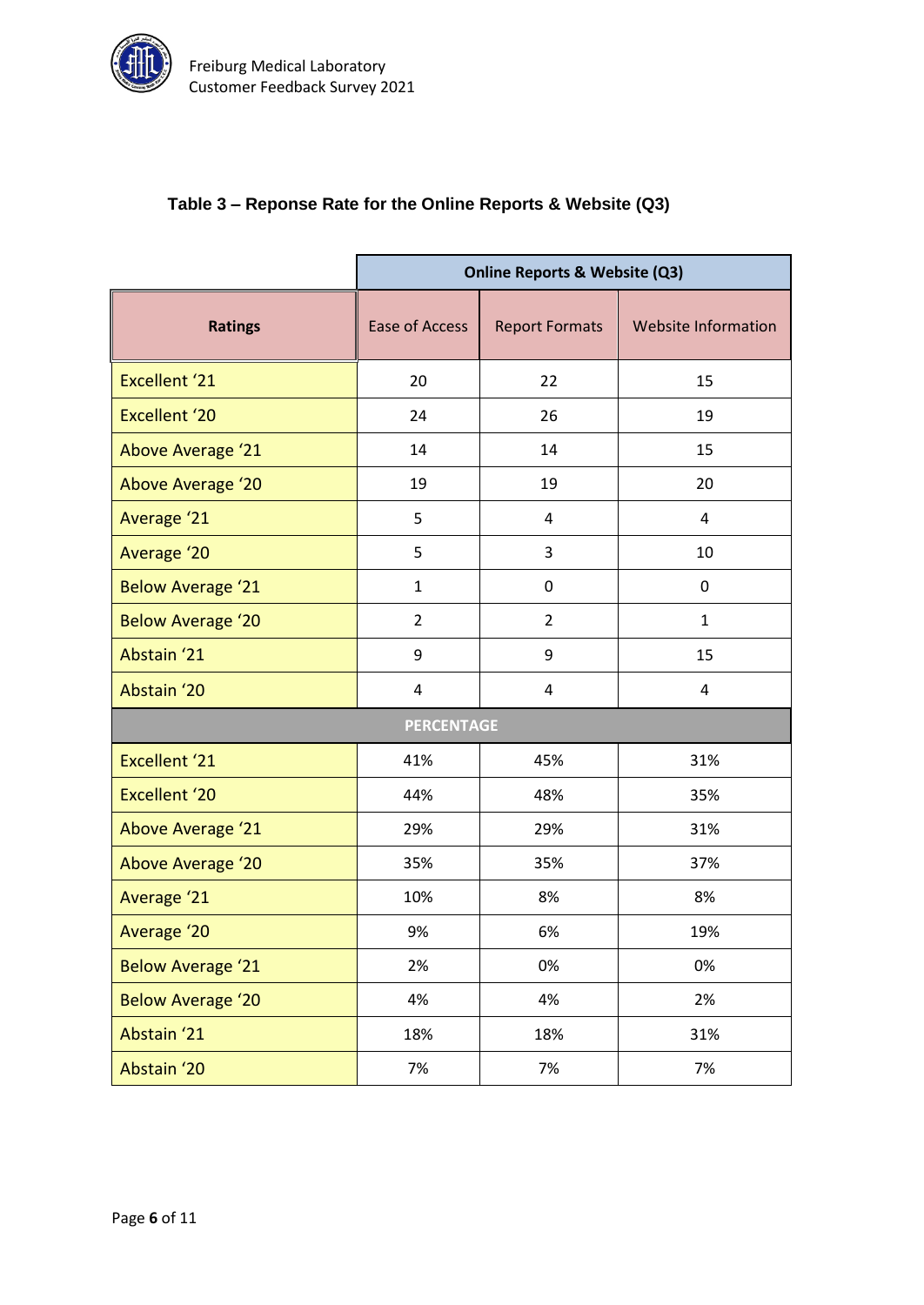

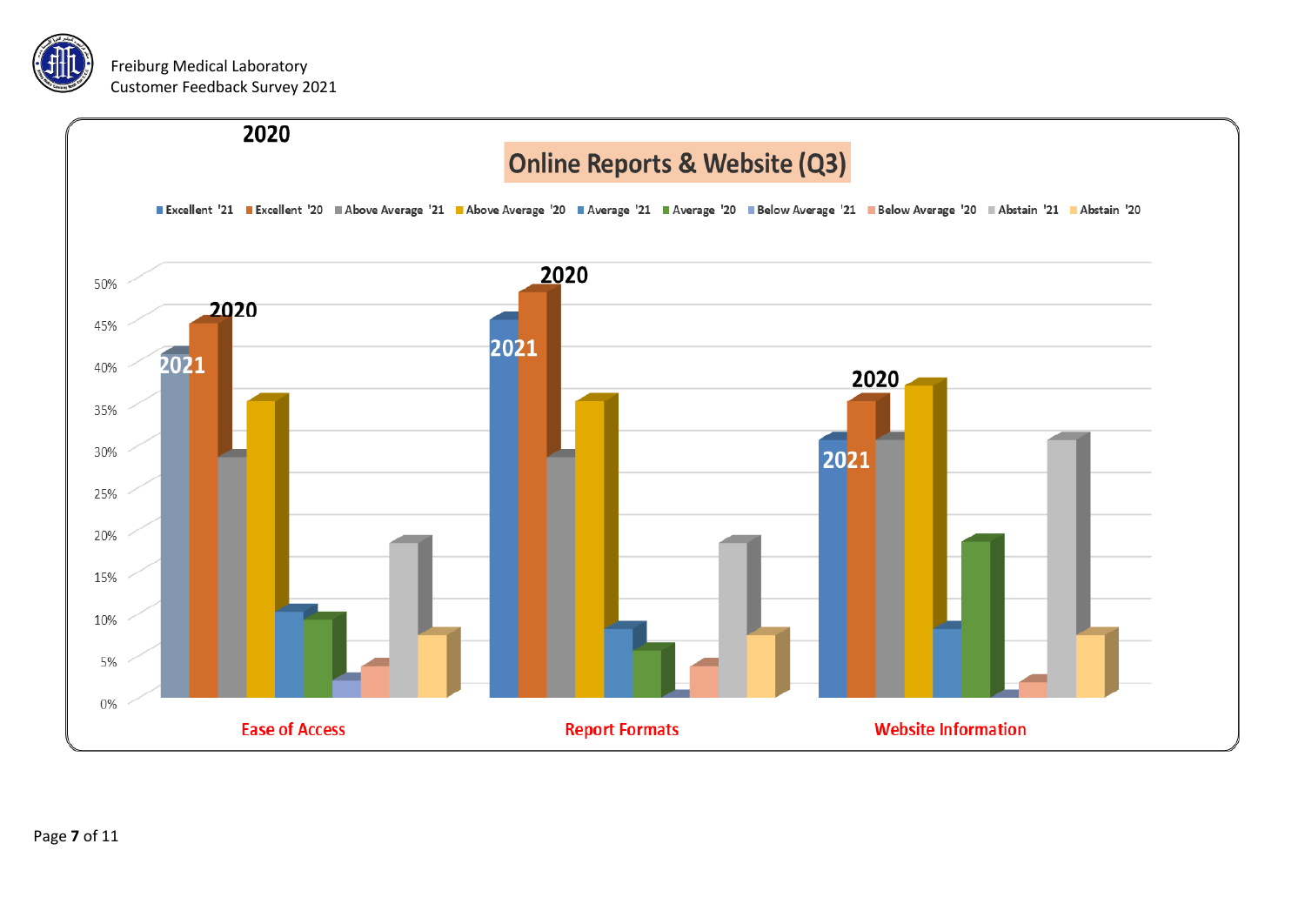

|                          | Staff (Q4)              |                                              |                |                |  |  |  |
|--------------------------|-------------------------|----------------------------------------------|----------------|----------------|--|--|--|
| <b>Ratings</b>           | Technical<br>Team       | Reception<br><b>Customer Service</b><br>Team |                | Logistics Team |  |  |  |
| Excellent '21            | 18                      | 20                                           | 20             | 22             |  |  |  |
| <b>Excellent '20</b>     | 26                      | 23                                           | 28             | 30             |  |  |  |
| <b>Above Average '21</b> | 23                      | 20                                           | 20             | 19             |  |  |  |
| Above Average '20        | 19                      | 19                                           | 16             | 16             |  |  |  |
| Average '21              | $\overline{2}$          | $\overline{2}$                               | $\overline{2}$ | $\mathbf{1}$   |  |  |  |
| Average '20              | 5                       | $\overline{7}$                               | 6              | 4              |  |  |  |
| <b>Below Average '21</b> | $\pmb{0}$               | $\mathbf{1}$                                 | $\mathbf 0$    | 0              |  |  |  |
| <b>Below Average '20</b> | $\pmb{0}$               | $\mathbf{1}$                                 | $\pmb{0}$      | $\mathbf 0$    |  |  |  |
| Abstain '21              | 6                       | 6                                            | $\overline{7}$ | $\overline{7}$ |  |  |  |
| Abstain '20              | $\overline{\mathbf{4}}$ | 4<br>4                                       |                | 4              |  |  |  |
| <b>PERCENTAGE</b>        |                         |                                              |                |                |  |  |  |
| <b>Excellent '21</b>     | 37%                     | 41%                                          | 41%            | 45%            |  |  |  |
| <b>Excellent '20</b>     | 48%                     | 43%                                          | 52%            | 56%            |  |  |  |
| <b>Above Average '21</b> | 47%                     | 41%                                          | 41%            | 39%            |  |  |  |
| Above Average '20        | 35%                     | 35%                                          | 30%            | 30%            |  |  |  |
| Average '21              | 4%                      | 4%                                           | 4%             | 2%             |  |  |  |
| Average '20              | 9%                      | 13%                                          | 11%            | 7%             |  |  |  |
| <b>Below Average '21</b> | 0%                      | 2%                                           | 0%             | 0%             |  |  |  |
| <b>Below Average '20</b> | 0%                      | 2%                                           | 0%             | 0%             |  |  |  |
| Abstain '21              | 12%                     | 12%                                          | 14%            | 14%            |  |  |  |
| Abstain '20              | 7%                      | 7%                                           | 7%             | 7%             |  |  |  |

# **Table 4 – Response Rate for the Staff Hospitality & Promptness in queries (Q4)**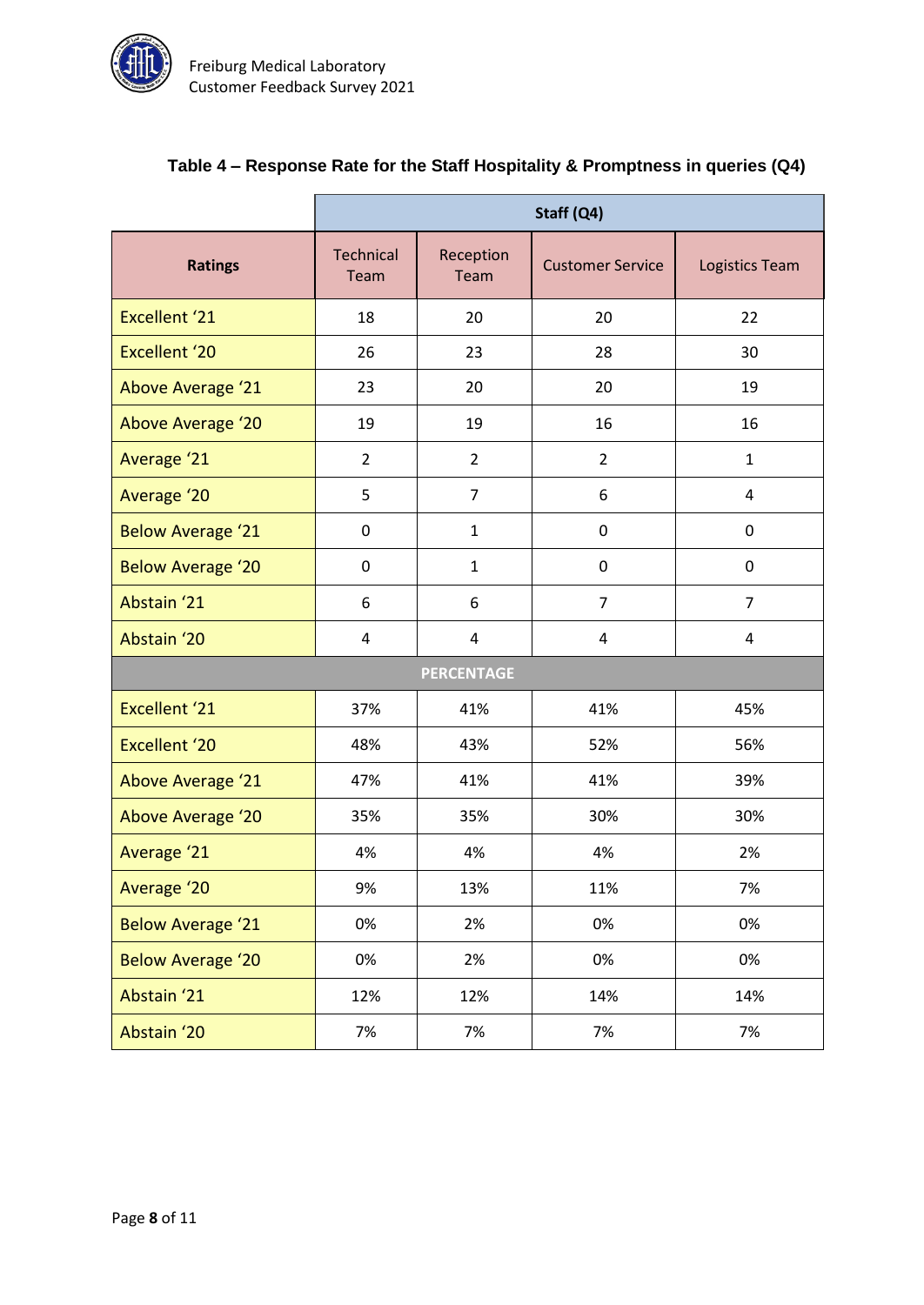

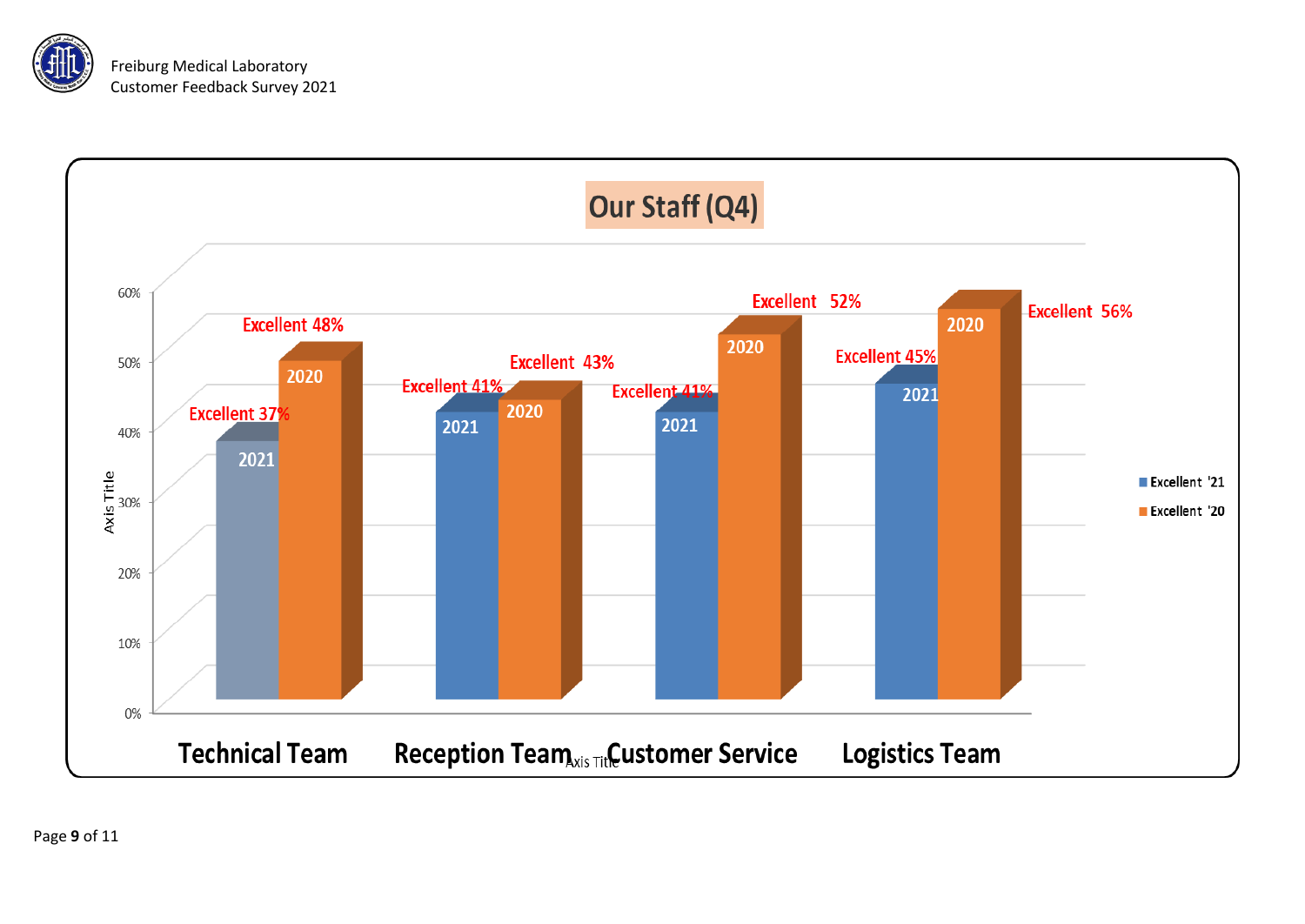

#### **Table 5 – Response Rate for Criteria on choosing a laboratory to refer samples (Q5)**

|                      | Criteria (Q5)             |              |              |              |                            |                         |
|----------------------|---------------------------|--------------|--------------|--------------|----------------------------|-------------------------|
| <b>Ratings</b>       | <b>Quality of Reports</b> | Price        | <b>TAT</b>   | Expertise    | <b>Quality of Services</b> | <b>Personal Contact</b> |
| Very Important (3)   | 47                        | 29           | 43           | 44           | 41                         | 35                      |
| Important (2)        | $\overline{2}$            | 19           | 5            | 4            | $\overline{7}$             | 11                      |
| Not So Important (1) | $\mathbf 0$               | $\mathbf 0$  | $\mathbf 0$  | 0            | $\mathbf 0$                | $\mathbf{1}$            |
| Abstain (0)          | $\pmb{0}$                 | $\mathbf{1}$ | $\mathbf{1}$ | $\mathbf{1}$ | $\mathbf 1$                | $\overline{2}$          |
| <b>PERCENTAGE</b>    |                           |              |              |              |                            |                         |
| Very Imp (3)         | 96%                       | 59%          | 88%          | 90%          | 84%                        | 71%                     |
| Important (2)        | 4%                        | 39%          | 10%          | 8%           | 14%                        | 22%                     |
| Not So Important (1) | 0%                        | 0%           | 0%           | 0%           | 0%                         | 2%                      |
| Abstain (0)          | 0%                        | 2%           | 2%           | 2%           | 2%                         | 4%                      |